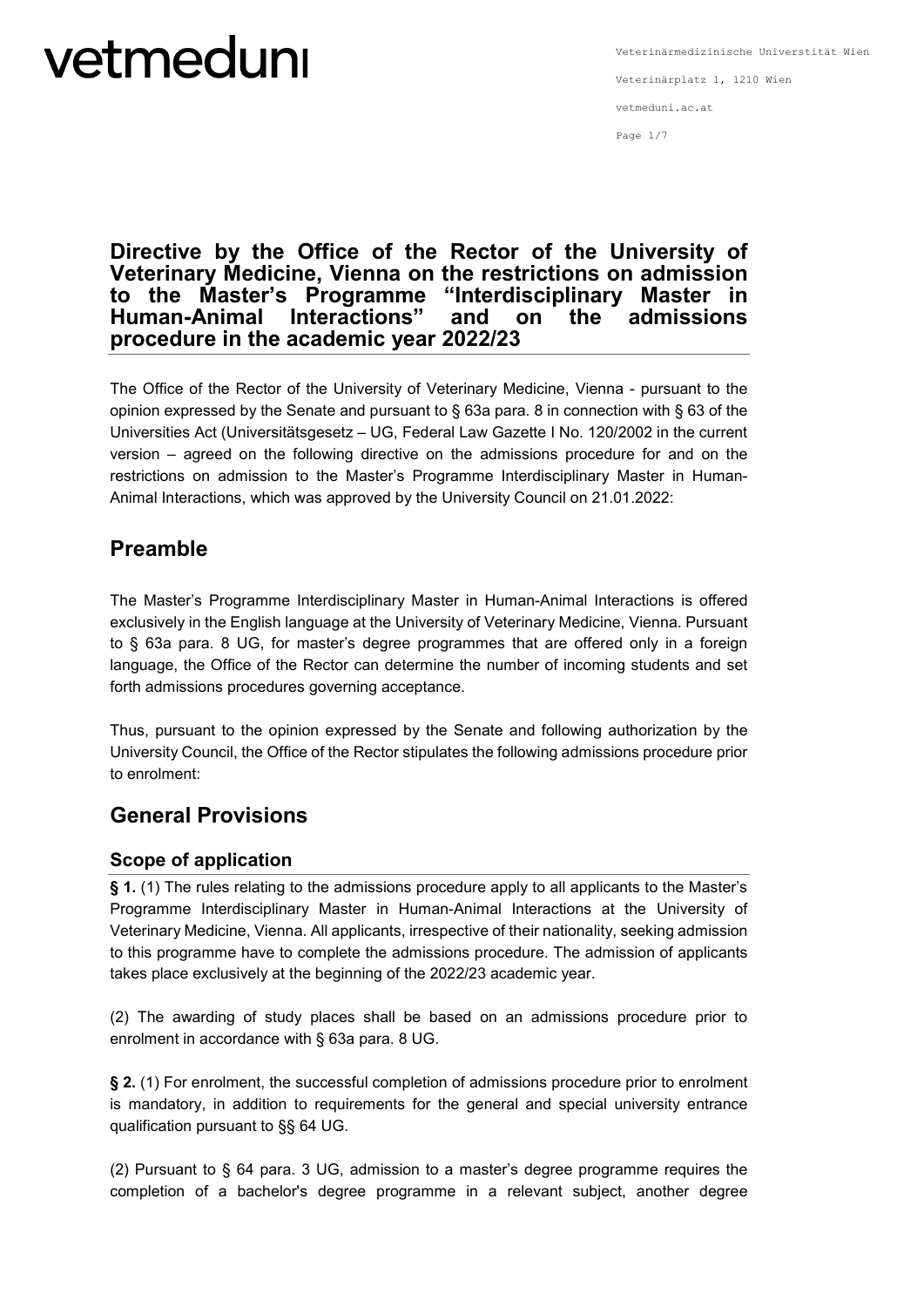programme in a relevant subject of at least the same level of higher education at a recognized domestic or foreign post-secondary educational institution, or a degree programme defined in the curriculum of the master's degree programme.

### **Number of places**

**§ 3.** The number of incoming students shall be set at 20 for the 2022/2023 academic year.

### **Admissions procedure**

#### **General provisions**

**§ 4.** (1) The awarding of study places shall be based on an admissions procedure. This consists of a written application (§§ 6 and 7), an interview (§ 5 para. 3) and a ranking prepared by a selection committee (§ 5 para. 5).

(2) The admissions procedure shall take place once a year prior to the start of the winter semester. Enrolment in the master's programme shall take place only during the 2022/2023 winter semester following successful completion of the admissions procedure and after the other requirements for admission (§§ 63ff UG) have been fulfilled.

(3) Pursuant to para. 1, the selection committee shall consist of three members of the teaching staff of the master's programme appointed by the Vice-Rector for Study Affairs and Clinical Veterinary Medicine.

(4) Any and all costs incurred by applicants in connection with participating in the admissions procedure shall be borne entirely by the applicants and shall not be reimbursed.

#### **Admissions procedure in detail**

**§ 5.** (1) Online applications (§ 6) and the uploading of application documents (§ 7) must take place within the defined deadlines.

(2) Application documents received within the deadline shall be reviewed by the selection committee with regard to their being complete and complying with the formal and personal prerequisites.

- 1. The following apply as formal criteria for admission to the programme:
	- a) completion of a bachelor's degree programme in a relevant subject, another degree programme in a relevant subject of at least the same level of higher education at a recognized domestic or foreign post-secondary educational institution, or a degree programme defined in the curriculum of the master's degree programme, and
	- b) adequate English language skills at a level of at least B2 as defined by the Common European Framework of Reference for Languages.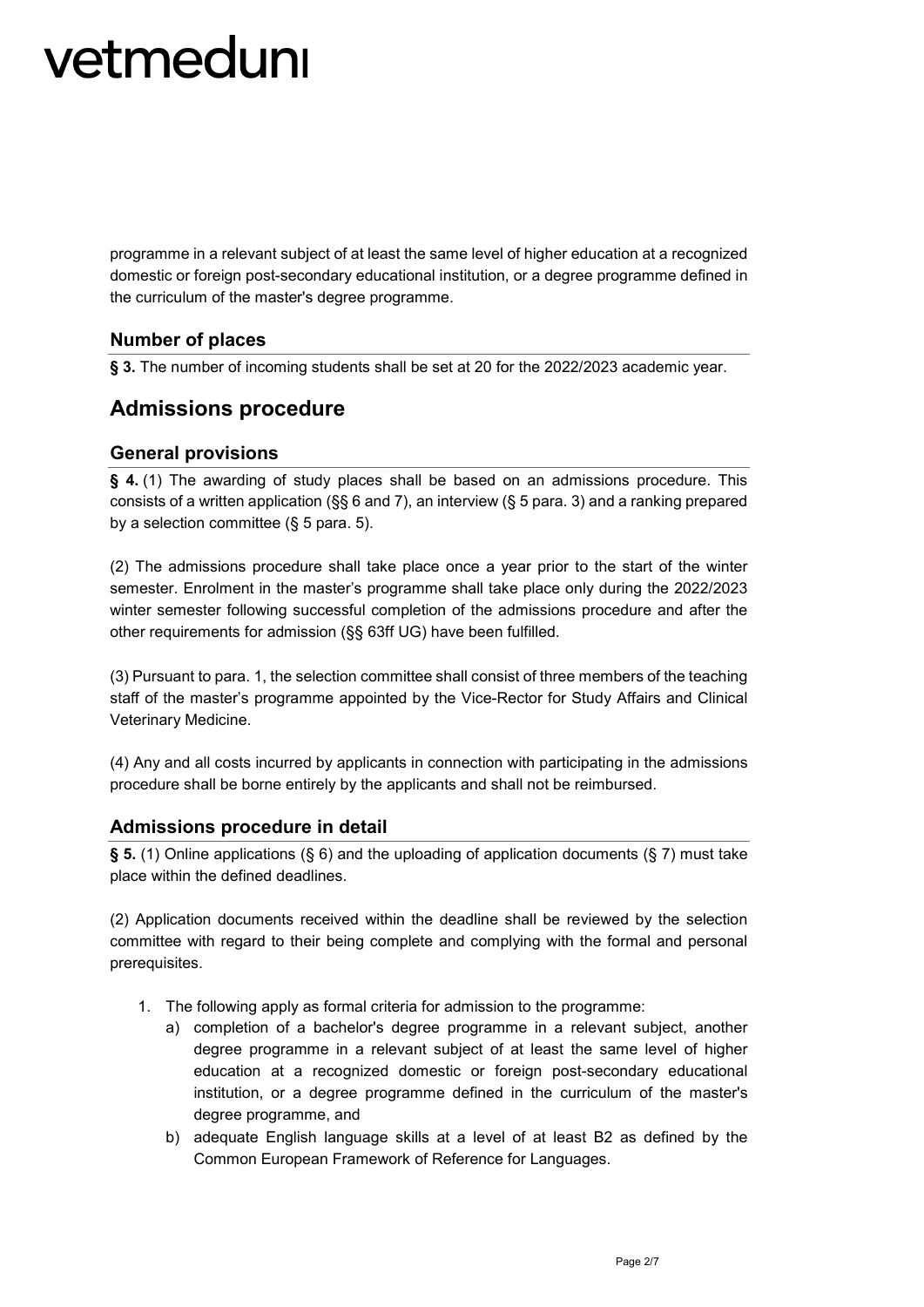2. The personal preconditions for admission to the programme include the motivation, objectives and perspectives associated with the programme applied for and set out in the personal statement accompanying the application  $(\S 7)$  para 1. item 1). Any existing research experience shall also be taken into account. Potential performance based on previous academic achievements shall also be considered.

(3) Those applicants who the selection committee decides, based on its review, essentially fulfil the formal criteria, including the necessary language and scientific skills, will be invited to attend a structured interview. This interview is intended to assess in detail the existence of the necessary language skills and fulfilment of the scientific criteria.

(4) The interviews shall take place in the period from 11 to 22 July 2022. Pursuant to para. 3, applicants shall be informed about their being invited to an interview by means of an announcement on the website of the University of Veterinary Medicine, Vienna. The interview may take place in the form of a video conference and shall be held in English. At the beginning of the interview, the selection committee shall be required to establish the identity of the applicant. The key content-based aspects of the interview will be recorded by the selection committee in minutes.

(5) The selection committee shall prepare a ranking of applicants based on the results of the admissions procedure. This ranking forms the decision-making basis for the awarding of study places and admission to the programme (§ 9).

A total of 100 points, assigned as follows, are awarded in the course of this ranking:

a) 30 points for previous academic success:

The following points, weighted based on ECTS credits, are awarded for the grade average:

- $1.00 1.50$ : 30 points
- $1.51 2.00$ : 25 points
- $-2.01 2.50$ : 20 points
- $-2.51 3.00$ : 15 points
- 3.01 3.50: 10 points
- 3.51 4.00: 5 points;

b) 30 points for the personal statement:

The following criteria are each awarded between 0 and 6 points:

- Study and any research experience,
- interest in the profile of the master's programme,
- the student's personal interest in the contents of the programme,
- the sought-after career goal,
- relevant professional experience during or after the student's first degree;

c) 40 points for the structured interview:

During the interview, applicants have the opportunity to verbally explain and establish their particular suitability and motivation in the context of the programme and their career plans.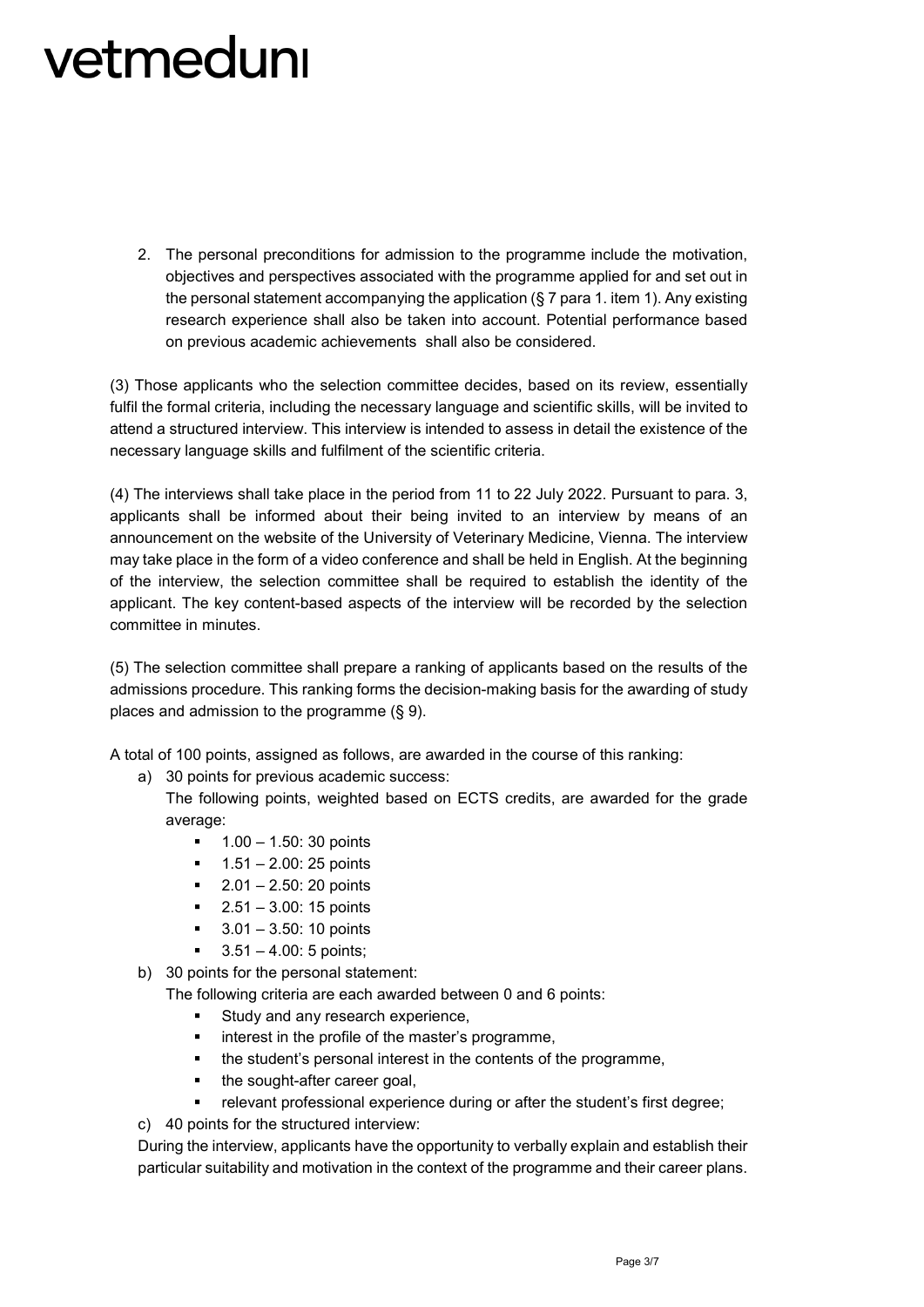Between 0 and 40 points will be allocated based on these corresponding with the expectations of the master's programme.

### **Online application**

**§ 6.** (1) Applicants shall be required to apply for a study place exclusively online by means of a web-based form on the website of the University of Veterinary Medicine, Vienna within the application period from 2 May 2022 to 3 June 2022 defined by the Rectorate. Other application methods (e.g. via email, fax, telephone or the like) are not permitted and will not be taken into account, with the same applying to online applications submitted prior to or after the application period. There shall be no extensions of the application period.

(2) Applicants may apply to only one of the master's degree programmes at the University of Veterinary Medicine, Vienna.

(3) In their online applications, applicants are required to include general (personal) information, along with a valid email address. For the purposes of statistics and evaluation, information about applicants' parents will also be collected. Online applications that are incomplete, untruthful, not in compliance with the instructions for filling out the form or received outside of the application period are invalid and will not be taken into consideration; the same applies to prohibited and particularly to fraudulent multiple applications. Requests for improvements shall not be granted.

(4) In as far as direct communication with the applicant is required by the University of Veterinary Medicine, Vienna in the course of the admissions procedure, this shall take place exclusively through the email address indicated in the online application or via the applicant management.

#### **Application documents**

**§ 7.** (1) The following documents are to be uploaded using the application management by 8 July 2022:

- 1. A structured personal statement in English (with a maximum of 500 words) including the following contents:
	- Details of previous study and any research-based experience,
	- an explanation of the applicant's interest in the profile of the master's programme,
	- details of the applicant's interest in specific contents of the programme,
	- details of the applicant's career plans and
	- any relevant professional experience during or after the student's first degree.
- 2. A detailed CV in English based on the European Europass format (recommended).
- 3. Evidence of the completion of a bachelor's degree programme in a relevant subject, another degree programme in a relevant subject of at least the same level of higher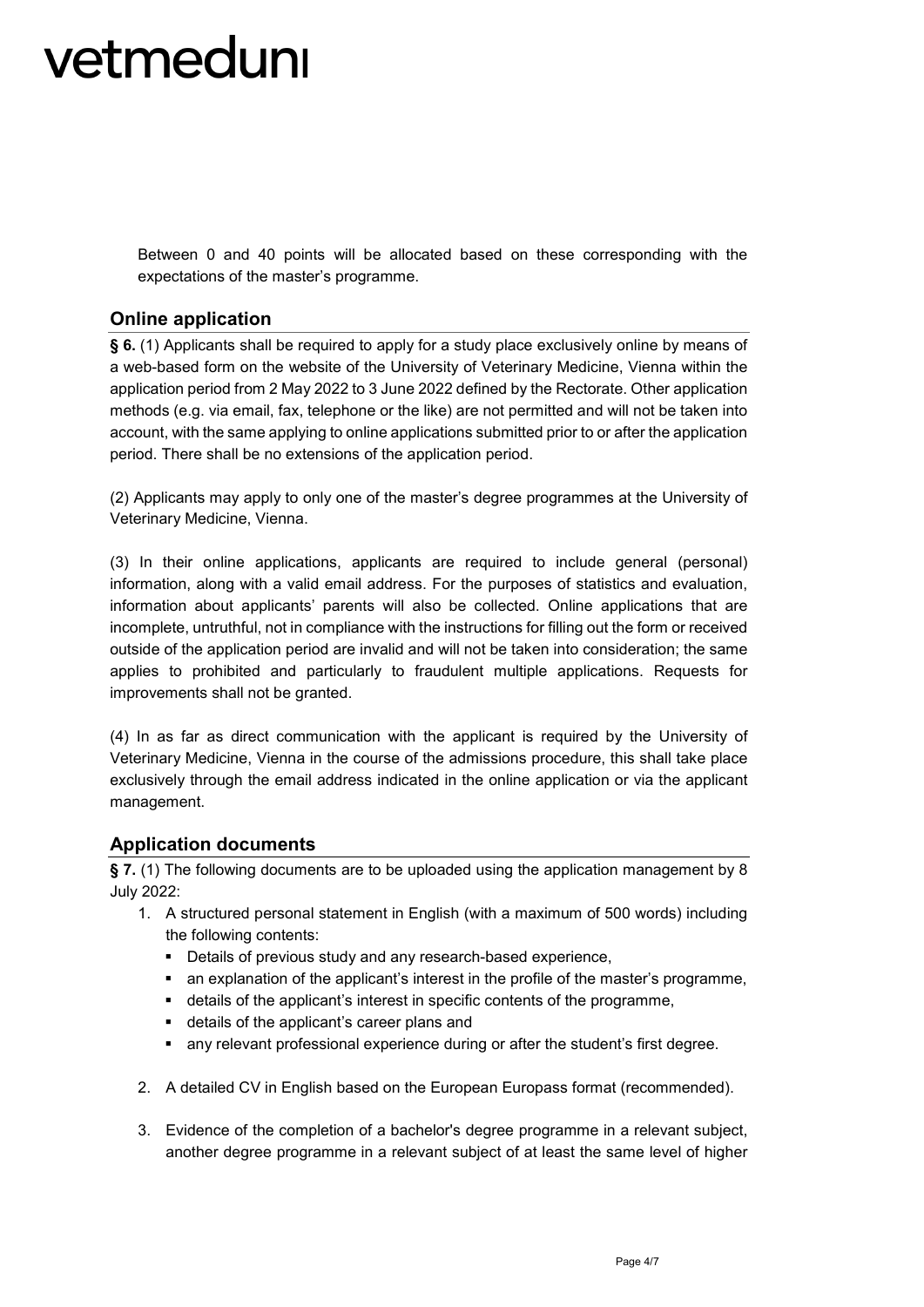education at a recognized domestic or foreign post-secondary educational institution, or a degree programme defined in the curriculum of the master's degree programme pursuant to § 64 para. 3 UG.

If a degree course has not been completed at the time of the application, evidence is to be provided of academic performance to date in the form of a transcript of records and the related curriculum submitted in English or German.

- 4. A summary of the grades obtained in the course of exams during the foundation degree (transcript of records).
- 5. Evidence of adequate English language skills at a level of at least B2 as defined by the Common European Framework of Reference for Languages.

This evidence can be provided in the form of the following internationally recognized language certificates or diplomas:

- a) TOEFL: ibt (internet-based): at least 87 points;
- b) IELTS: Overall Band Score: 6.5;
- c) Cambridge English First Certificate (FCE) Level B2;
- d) Cambridge Certificate in Advanced English (CAE): Level B2;
- e) Evidence of language skills at Level B2 confirmed by a university language centre.

The successful completion of a school-leaving examination in the subject English at a recognized domestic or foreign educational institution shall be considered to be lasting evidence of the necessary language skills in as far as the educational provisions of the country issuing this school-leaving certificate require a level of B2 in order to pass. If this level cannot be determined directly from the school-leaving certificate, a relevant confirmation is to be provided by the school's administration department.

6. An official identification document with photo (a valid passport, driver's license, etc.) in order to establish the identity of the applicant.

(2) The documents defined under § 7 para. 1 item 3 and 4) are to be uploaded taking the required certification requirements into account. In as far as the documents have not been issued in German or English, a translation undertaken by a court-sworn translator is to be provided.

#### **Fees**

**§ 8.** (1) Applicants shall be required to pay an application fee in the amount of 50 euros. This fee is to be received by 10 June 2022. No extensions shall be granted.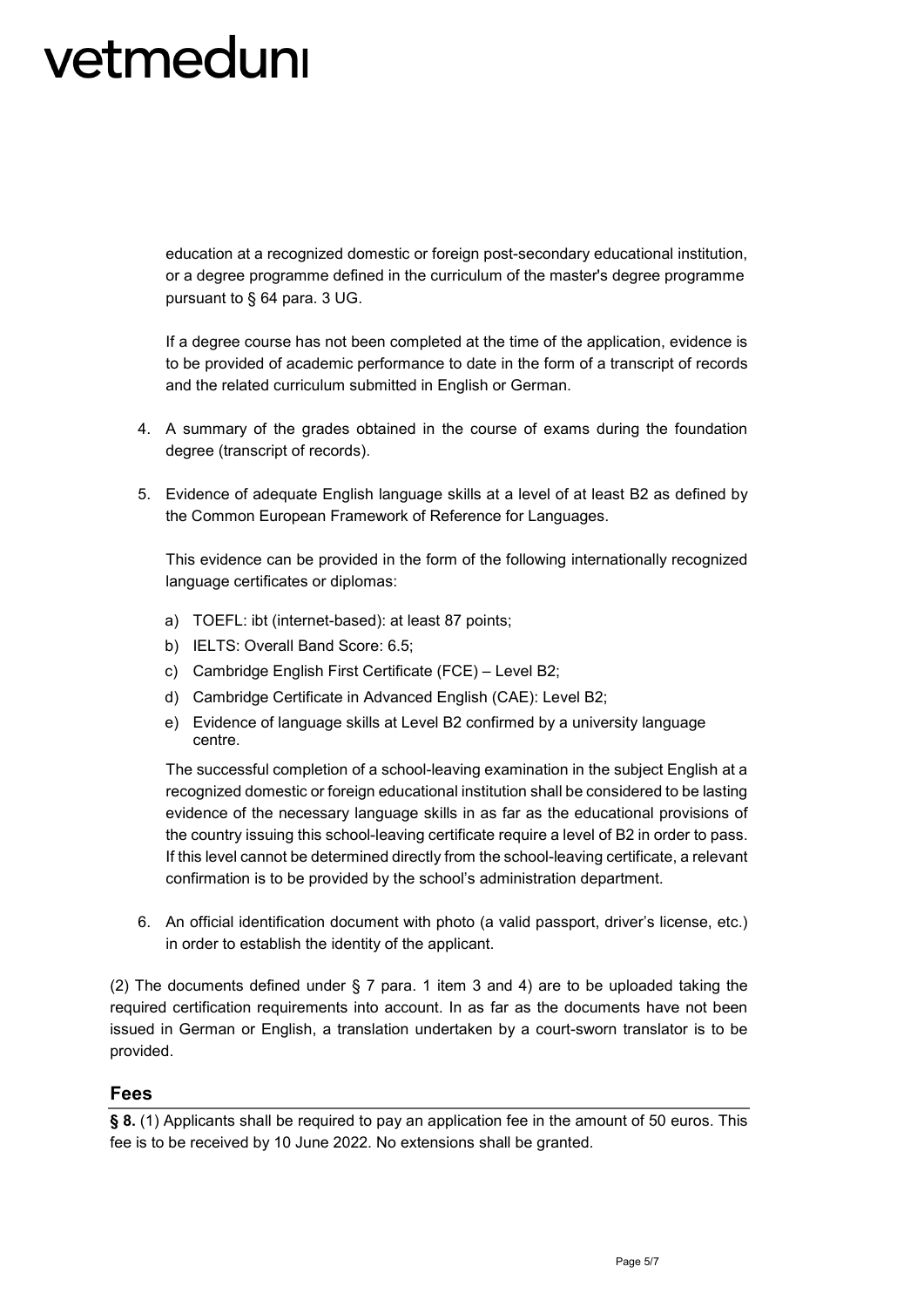(2) In the event that fees received cannot be allocated to an applicant (e.g. no or an incorrect payment reference, or due to a bank error), or if a lower amount is received, the applicant shall be excluded from the admissions procedure. Amounts which are not received within the deadline shall lead to the applicant being excluded from the admissions procedure and shall be reimbursed by the University of Veterinary Medicine, Vienna.

#### **Ranking and Acceptance**

**§ 9.** (1) The number of points achieved by the applicant during the admissions procedure will be calculated and then used to form a ranking. The number of study places available shall be offered to those applicants with the highest number of points. In the event of equal rankings, priority shall be given to applicants of the gender, which is underrepresented. If equal rankings still exist as a result, lots shall be drawn. In the event that fewer than 20 applicants meet the formal requirements and have the necessary language and scientific skills as defined by § 5, the ranking as defined by  $\S$  5 para. 5 can be omitted and all applicants submitting their applications within the deadline, meaning those that have uploaded their complete application documents within the submission period, shall receive a study place.

(2) Applicants shall receive written notification via email sent to the email address provided regarding the outcome of the admissions procedure and the allocation of a study place. This notification also includes the next formal steps, which are necessary for admission purposes and therefore also represent preconditions.

(3) In the event that an allocated study place is not taken up within a period of 10 calendar days of the written request by means of performing the subsequent formal admission steps, any entitlement to the allocated study place shall expire. Study places becoming free as a result shall be awarded to the next applicant(s) in the ranking.

(4) Withdrawing from an allocated study place after admission or payment of the tuition fees, in as far as such a fee is collected, shall not form grounds for the reimbursement of the tuition fee.

**§ 10.** (1) Only those applicants who have received an offer of a study place as a result of the admissions procedure may enrol in the master's degree programme. Enrolment then takes place within the prescribed deadline for claiming a place in the framework of the general enrolment period for the 2022/2023 winter semester at the Student Services department of the University of Veterinary Medicine, Vienna, Veterinärplatz 1, 1210 Vienna. At this time, all the required conditions and documents necessary for enrolment will be examined (refer here also to the information about general admission terms and conditions on the websites of the University of Veterinary Medicine, Vienna). Apart from this, enrolment is subject to the curriculum as well as to the stipulations of the Universities Act 2002 in the version currently in force.